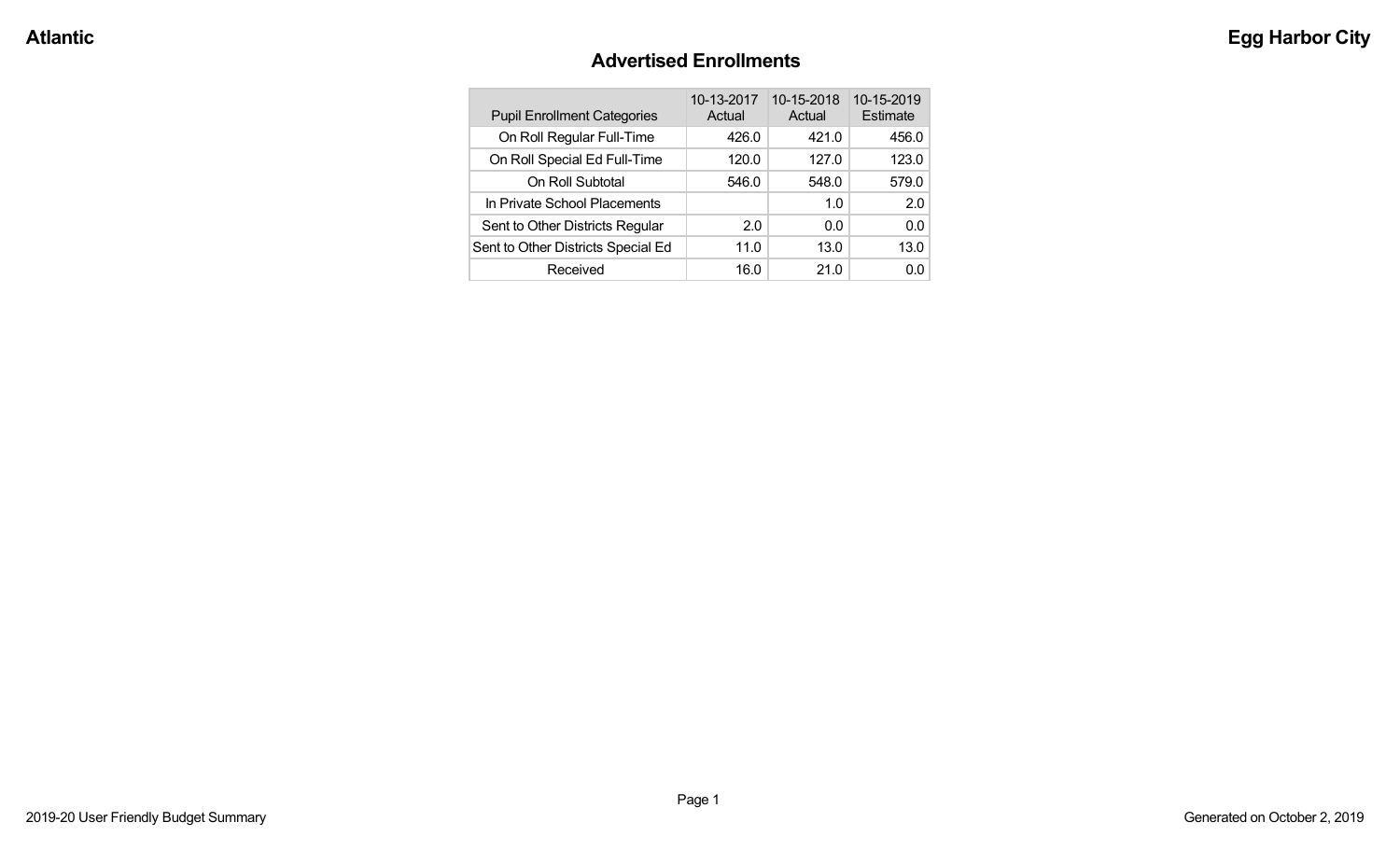#### **Advertised Revenues**

| <b>Budget Category</b>                            | Description                                   |         | 2017-18<br>Actual | 2018-19<br>Revised | 2019-20<br>Proposed |
|---------------------------------------------------|-----------------------------------------------|---------|-------------------|--------------------|---------------------|
|                                                   | Local Tax Levy                                | 10-1210 | 2,716,683         | 2,761,017          | 2,830,311           |
|                                                   | <b>Total Tuition</b>                          | 10-1300 | 55,274            | $\mathbf 0$        | 0                   |
| <b>General Fund Revenues from Local Sources</b>   | Unrestricted Miscellaneous Revenues           | 10-1XXX | 27,962            | 20,000             | 53,000              |
|                                                   | Interest Earned on Capital Reserve Funds      | 10-1XXX | 252               | $\Omega$           | 850                 |
|                                                   | <b>Total Revenues from Local Sources</b>      |         | 2,800,171         | 2,781,017          | 2,884,161           |
|                                                   | <b>Categorical Transportation Aid</b>         | 10-3121 | 24,822            | 123,396            | 123,396             |
|                                                   | <b>Extraordinary Aid</b>                      | 10-3131 | 25,140            | $\Omega$           | $\Omega$            |
|                                                   | <b>Categorical Special Education Aid</b>      | 10-3132 | 267,087           | 267,087            | 267,087             |
|                                                   | <b>Equalization Aid</b>                       | 10-3176 | 4,951,560         | 4,951,560          | 5,317,507           |
|                                                   | <b>Categorical Security Aid</b>               | 10-3177 | 43,161            | 224,238            | 224,238             |
| <b>General Fund Revenues from State Sources</b>   | <b>PARCC Readiness Aid</b>                    | 10-3181 | 4,775             | $\Omega$           | $\mathbf 0$         |
|                                                   | Per Pupil Growth Aid                          | 10-3182 | 4,775             | $\Omega$           | $\overline{0}$      |
|                                                   | Professional Learning Community Aid           | 10-3183 | 4,820             | $\Omega$           | $\mathbf 0$         |
|                                                   | <b>Host District Support Aid</b>              | 10-3184 | 220               | $\Omega$           | $\overline{0}$      |
|                                                   | <b>Other State Aids</b>                       | 10-3XXX | 4,060             | $\Omega$           | $\mathbf 0$         |
|                                                   | <b>Total Revenues from State Sources</b>      |         | 5,330,420         | 5,566,281          | 5,932,228           |
| <b>General Fund Revenues from Federal Sources</b> | Medicaid Reimbursement                        | 10-4200 | 46,056            | 24,831             | 29,785              |
|                                                   | <b>Total Revenues from Federal Sources</b>    |         | 46,056            | 24,831             | 29,785              |
|                                                   | <b>Budgeted Fund Balance-Operating Budget</b> | 10-303  | 0                 | 587,034            | 589,938             |
| <b>General Fund Revenues from Other Sources</b>   | Withdrawal from Maintenance Reserve           | 10-310  | $\mathbf{0}$      | 31,482             | $\mathbf{0}$        |
|                                                   | Adjustment for Prior Year Encumbrances        |         | $\Omega$          | 31,047             | $\mathbf 0$         |
|                                                   | Actual Revenues (Over)/Under Expenditures     |         | $-369,775$        | $\Omega$           | $\mathbf{0}$        |
| <b>General Fund Revenues</b>                      | <b>Total Operating Budget</b>                 |         | 7,806,872         | 9,021,692          | 9,436,112           |
| Special Revenue Fund Revenues from Local Sources  | Other Revenue from Local Sources              | 20-1XXX | 7,768             | $\Omega$           | 0                   |
|                                                   | <b>Total Revenues from Local Sources</b>      | 20-1XXX | 7,768             | $\Omega$           | $\Omega$            |
| Special Revenue Fund Revenues from State Sources  | <b>Preschool Education Aid</b>                | 20-3218 | 360,300           | 360,300            | 614,544             |
|                                                   | <b>Total Revenues from State Sources</b>      |         | 360,300           | 360,300            | 614,544             |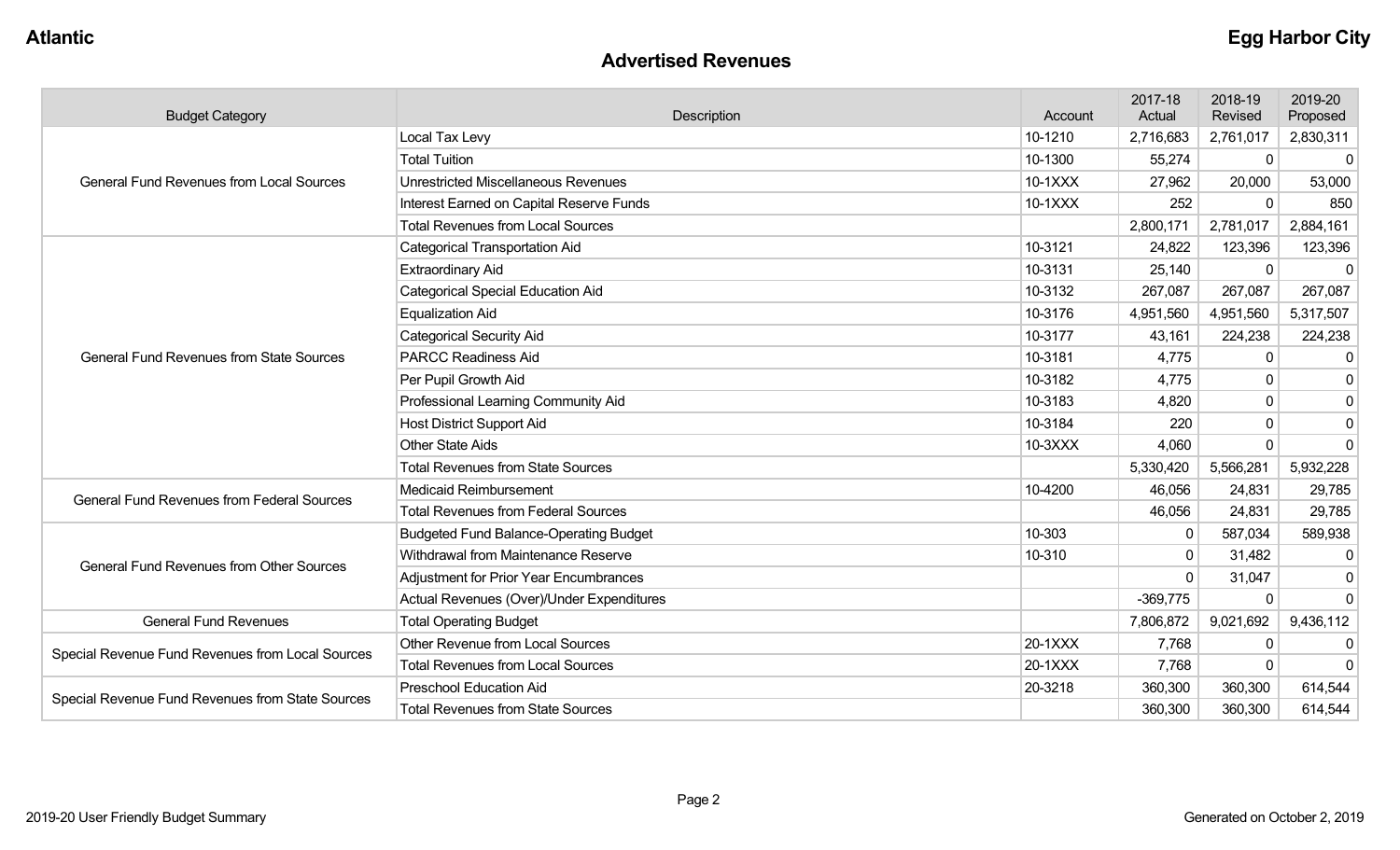| <b>Advertised Revenues</b> |
|----------------------------|
|----------------------------|

| <b>Budget Category</b>                             | <b>Description</b>                                                                               | Account      | 2017-18<br>Actual | 2018-19<br>Revised                  | 2019-20<br>Proposed |
|----------------------------------------------------|--------------------------------------------------------------------------------------------------|--------------|-------------------|-------------------------------------|---------------------|
|                                                    | Title I                                                                                          | 20-4411-4416 | 386,419           | 323,425                             | 242,569             |
|                                                    | <b>Title II</b>                                                                                  | 20-4451-4455 | 25,179            | 25,001                              | 18,751              |
| Special Revenue Fund Revenues from Federal Sources | I.D.E.A. Part B (Handicapped)                                                                    | 20-4420-4429 | 175,731           | 183,593                             | 137,695             |
|                                                    | Preschool Development Expansion Grant                                                            | 20-4527      | 245,573           | 236,895                             | $\mathbf{0}$        |
|                                                    | Other                                                                                            | 20-4XXX      | 376,728           | 425,000                             | 350,000             |
|                                                    | <b>Total Revenues from Federal Sources</b>                                                       |              | 1,209,630         | 1,193,914                           | 749,015             |
| Special Revenue Fund Revenues from Other Sources   | Transfers from Operating Budget-Pre-Kindergartenindergarten                                      | 20-5200      | 46,609            |                                     | $\Omega$            |
|                                                    | Transfers from Operating Budget-Pre-Kindergartenindergarten (Special Education)                  | 20-5200      | $\mathbf{0}$      | 118,065                             | 111,787             |
| <b>Special Revenue Fund Revenues</b>               | <b>Total Grants and Entitlements</b>                                                             |              | 1,624,307         | 1,672,279                           | 1,475,346           |
| Debt Service Fund Transfer and Other Financing     | <b>Transfers from Other Funds</b>                                                                | 40-5200      | 75,159            |                                     | $\mathbf{0}$        |
|                                                    | Local Tax Levy                                                                                   | 40-1210      | 554,943           | 478,609                             | 423,389             |
| Debt Service Fund Revenues from Local Sources      | <b>Other Miscellaneous</b>                                                                       | 40-1XXX      | 443               |                                     | 0                   |
|                                                    | Miscellaneous                                                                                    | 40-1XXX      | 443               |                                     | $\Omega$            |
|                                                    | <b>Total Revenues from Local Sources</b>                                                         |              | 555,386           | 478,609                             | 423,389             |
|                                                    | <b>Budgeted Fund Balance</b>                                                                     | 40-303       | $\Omega$          | 5,323                               | 32,443              |
| Debt Service Fund Revenues from Other Sources      | Withdrawal from Debt Service Reserve                                                             | 40-313       | $\Omega$          | 116,350                             | 147,750             |
|                                                    | <b>Total Local Repayment of Debt</b>                                                             |              | 630,545           | 600,282                             | 603,582             |
|                                                    | Actual Revenues (Over)/Under Expenditures                                                        |              | $-31,901$         | $\Omega$                            | $\Omega$            |
| Debt Service Fund Revenues                         | <b>Total Repayment of Debt</b>                                                                   |              | 598,644           | 600,282                             | 603,582             |
| All Fund Revenues                                  | <b>Total Revenues/Sources</b>                                                                    |              | 10,029,823        | 11,294,253                          | 11,515,040          |
|                                                    | Deduct Transfer: Transfers from Operating Budget-Pre-Kindergartenindergarten                     | 20-5200      | 46,609            | 0                                   | $\Omega$            |
| <b>Revenues Net of Transfers</b>                   | Deduct Transfer: Transfers from Operating Budget-Pre-Kindergartenindergarten (Special Education) | 20-5200      | $\Omega$          | 118,065                             | 111,787             |
|                                                    | <b>Total Revenues/Sources Net of Transfers</b>                                                   |              |                   | 9,983,214   11,176,188   11,403,253 |                     |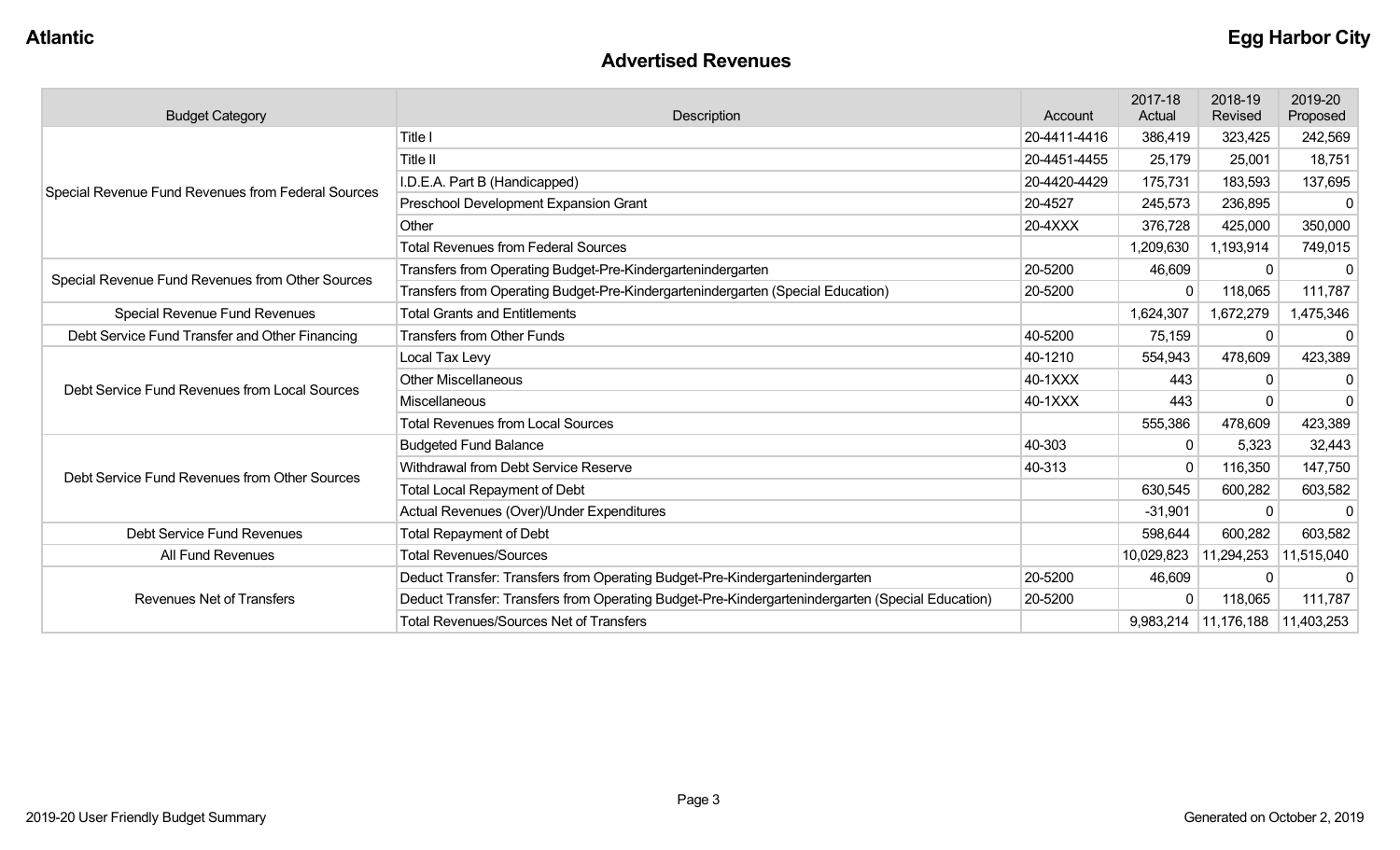# **Advertised Appropriations**

| <b>Budget Category</b>                             | Description                                                                        | Account        | 2017-18<br>Actual | 2018-19<br>Revised | 2019-20<br>Proposed |
|----------------------------------------------------|------------------------------------------------------------------------------------|----------------|-------------------|--------------------|---------------------|
|                                                    | Regular Programs-Instruction                                                       | 11-1XX-100-XXX | 2,282,978         | 2,338,039          | 2,428,891           |
|                                                    | <b>Special Education-Instruction</b>                                               | 11-2XX-100-XXX | 795,381           | 854,699            | 975,870             |
| General Fund Current Expenses for Instruction      | <b>Basic Skills/Remedial-Instruction</b>                                           | 11-230-100-XXX | 37,968            | 30,241             | 48,455              |
|                                                    | <b>Bilingual Education-Instruction</b>                                             | 11-240-100-XXX | 61,790            | 66,269             | 68,575              |
|                                                    | School-Sponsored Cocurricular or Extracurricular Activities-Instruction            | 11-401-100-XXX | 43,633            | 56,859             | 59,227              |
|                                                    | School-Sponsored Athletics-Instruction                                             | 11-402-100-XXX | 8,815             | 13,161             | 14,292              |
|                                                    | Undistributed Expenditures-Instruction (Tuition)                                   | 11-000-100-XXX | 355,086           | 461,339            | 626,730             |
|                                                    | Undistributed Expenditures-Attendance and Social Work                              | 11-000-211-XXX | 71,157            | 68,129             | 72,794              |
|                                                    | Undistributed Expenditures-Health Services                                         | 11-000-213-XXX | 144,773           | 193,418            | 198,070             |
|                                                    | Undistributed Expenditures-Speech, OT, PT and Related Services                     | 11-000-216-XXX | 90,937            | 101,837            | 103,792             |
|                                                    | Undistributed Expenditures-Other Support Services, Students-Extraordinary Services | 11-000-217-XXX | $\Omega$          | 42,840             | $\Omega$            |
|                                                    | Undistributed Expenditures-Guidance                                                | 11-000-218-XXX | 171,185           | 175,708            | 182,542             |
|                                                    | Undistributed Expenditures-Child Study Teams                                       | 11-000-219-XXX | 305,057           | 335,282            | 347,524             |
|                                                    | Undistributed Expenditures-Improvement of Instruction Services                     | 11-000-221-XXX | 114,892           | 118,339            | 122,482             |
| General Fund Current Expenses for Support Services | Undistributed Expenditures-Education Media Services/Library                        | 11-000-222-XXX | 31,725            | 35,224             | 36,126              |
|                                                    | Undistributed Expenditures-Instructional Staff Training Services                   | 11-000-223-XXX | 12,990            | 21,444             | 24,000              |
|                                                    | Undistributed Expenditures-Support Services-General Administration                 | 11-000-230-XXX | 184,957           | 232,563            | 218,482             |
|                                                    | Undistributed Expenditures-Support Services-School Administration                  | 11-000-240-XXX | 237,012           | 265,358            | 235,397             |
|                                                    | Undistributed Expenditures-Central Services                                        | 11-000-251-XXX | 192,613           | 223,793            | 205,971             |
|                                                    | Undistributed Expenditures-Administrative InformationTechnology                    | 11-000-252-XXX | 37,744            | 35,968             | 38,509              |
|                                                    | Undistributed Expenditures-Operation and Maintenance of Plant Services             | 11-000-26X-XXX | 793,979           | 1,188,617          | 1,042,534           |
|                                                    | Undistributed Expenditures-Student Transportation Services                         | 11-000-270-XXX | 171,617           | 232,192            | 252,841             |
|                                                    | Personal Services-Employee Benefits                                                | 11-XXX-XXX-2XX | 1,280,241         | 1,467,098          | 1,695,886           |
|                                                    | <b>Total Undistributed Expenditures</b>                                            |                | 4,195,965         | 5,199,149          | 5,403,680           |
| <b>General Fund Current Expenses</b>               | <b>Total General Current Expense</b>                                               |                | 7,426,530         | 8,558,417          | 8,998,990           |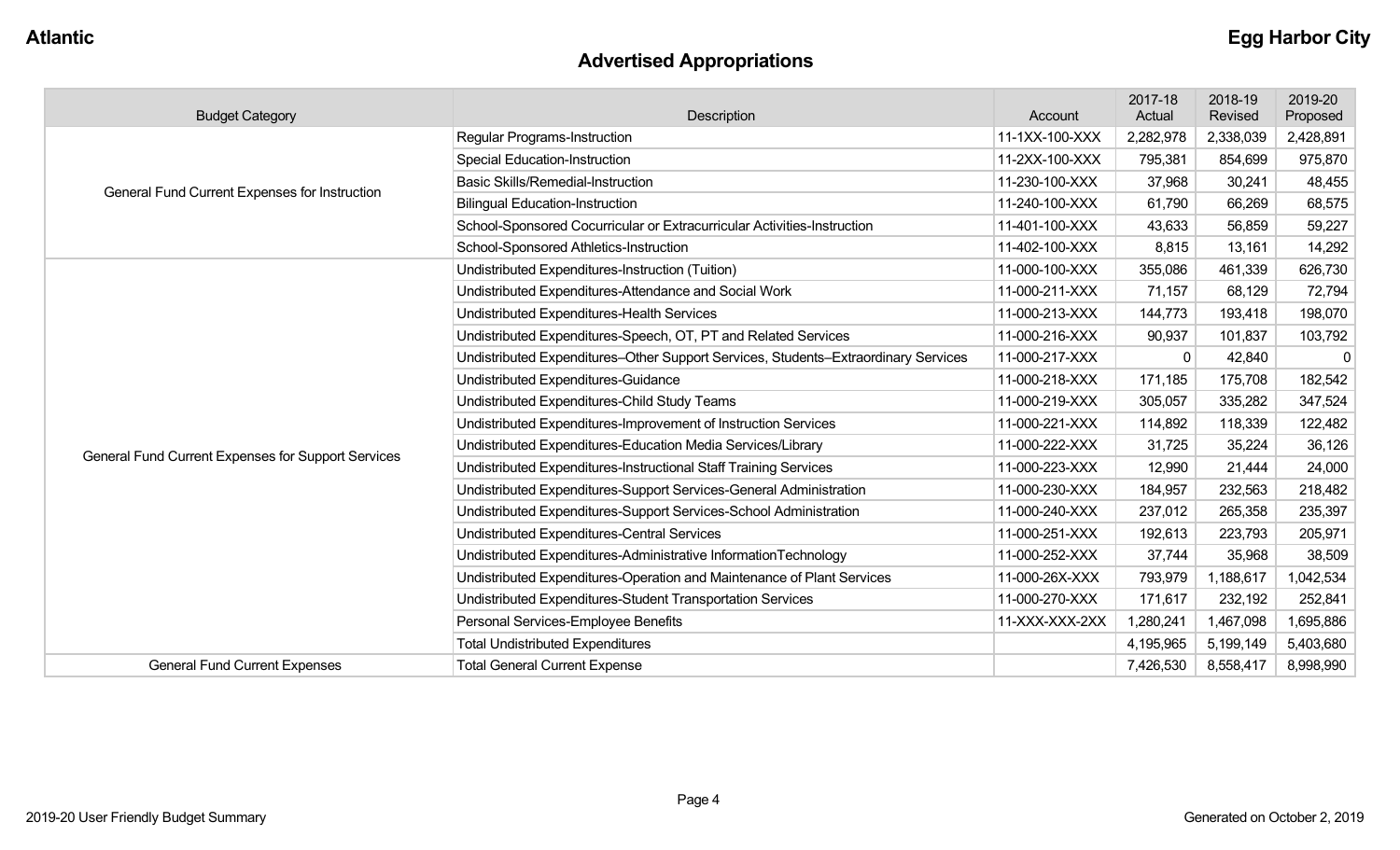# **Advertised Appropriations**

| <b>Budget Category</b>                                      | Description                                                                | Account        | 2017-18<br>Actual | 2018-19<br>Revised                  | 2019-20<br>Proposed |
|-------------------------------------------------------------|----------------------------------------------------------------------------|----------------|-------------------|-------------------------------------|---------------------|
|                                                             | Equipment                                                                  | 12-XXX-XXX-730 | $\mathbf{0}$      | 45,588                              | 0                   |
|                                                             | <b>Facilities Acquisition and Construction Services</b>                    | 12-000-400-XXX | 195,873           | 195,873                             | 195,873             |
| Capital Outlay                                              | Interest Deposit to Capital Reserve                                        | 10-604         | $\Omega$          | $\Omega$                            | 850                 |
|                                                             | <b>Total Capital Outlay</b>                                                |                | 195,873           | 241,461                             | 196,723             |
| General Fund Expenses and Transfers                         | <b>Transfer of Funds to Charter Schools</b>                                | 10-000-100-56X | 184,469           | 221,814                             | 240,399             |
|                                                             | <b>General Fund Grand Total</b>                                            |                | 7,806,872         | 9,021,692                           | 9,436,112           |
| Special Revenue Fund Expenses for Grants and Entitlements   | <b>Local Projects</b>                                                      | 20-XXX-XXX-XXX | 7,768             | $\Omega$                            | 0                   |
|                                                             | <b>Preschool Education Aid Instruction</b>                                 | 20-218-100-XXX | 282,434           | 299,344                             | 430,258             |
| Special Revenue Fund Expenses for Preschool Education Aid   | <b>Support Services</b>                                                    | 20-218-200-XXX | 124,475           | 179,021                             | 296,073             |
|                                                             | <b>Total Preschool Education Aid</b>                                       | 20-218-XXX-XXX | 406,909           | 478,365                             | 726,331             |
| Special Revenue Fund Expenses for State Projects            | <b>Total State Projects</b>                                                | 20-XXX-XXX-XXX | 406,909           | 478,365                             | 726,331             |
|                                                             | Preschool Expansion Grant Instruction                                      | 20-220-100-XXX | 123,892           | 132,142                             | $\mathbf 0$         |
| Special Revenue Fund Expenses for Preschool Expansion Grant | <b>Preschool Expansion Grant Support Services</b>                          | 20-220-200-XXX | 121,680           | 104,753                             | $\overline{0}$      |
|                                                             | Preschool Expansion Grant                                                  | 20-220-XXX-XXX | 245,572           | 236,895                             | $\mathbf 0$         |
|                                                             | Title I                                                                    | 20-XXX-XXX-XXX | 386,420           | 323,425                             | 242,569             |
|                                                             | Title II                                                                   | 20-XXX-XXX-XXX | 25,179            | 25,001                              | 18,751              |
| Special Revenue Fund Expenses for Federal Projects          | I.D.E.A. Part B (Handicapped)                                              | 20-XXX-XXX-XXX | 175,731           | 183,593                             | 137,695             |
|                                                             | Other                                                                      | 20-XXX-XXX-XXX | 376,728           | 425,000                             | 350,000             |
|                                                             | <b>Total Federal Projects</b>                                              | 20-XXX-XXX-XXX | 1,209,630         | 1,193,914                           | 749,015             |
| Special Revenue Fund Expenses                               | <b>Total Special Revenue Funds</b>                                         |                | 1,624,307         | 1,672,279                           | 1,475,346           |
|                                                             | <b>Total Regular Debt Service</b>                                          | 40-701-510-XXX | 598,644           | 600,282                             | 603,582             |
| Debt Service Fund Expenses                                  | <b>Total Debt Service Funds</b>                                            |                | 598,644           | 600,282                             | 603,582             |
| All Fund Expenses                                           | <b>Total Expenditures/Appropriations</b>                                   |                | 10,029,823        | 11,294,253                          | 11,515,040          |
|                                                             | Deduct Transfer: Local Contribution-Transfer To Special Revenues-Regular   | 11-105-100-935 | 46,609            | $\Omega$                            | $\mathbf 0$         |
| <b>Expenses Net of Transfers</b>                            | Deduct Transfer: Local Contribution-Transfer To Special Revenues-Inclusion | 11-105-100-936 | $\mathbf 0$       | 118,065                             | 111,787             |
|                                                             | <b>Total Expenditures Net of Transfers</b>                                 |                |                   | 9,983,214   11,176,188   11,403,253 |                     |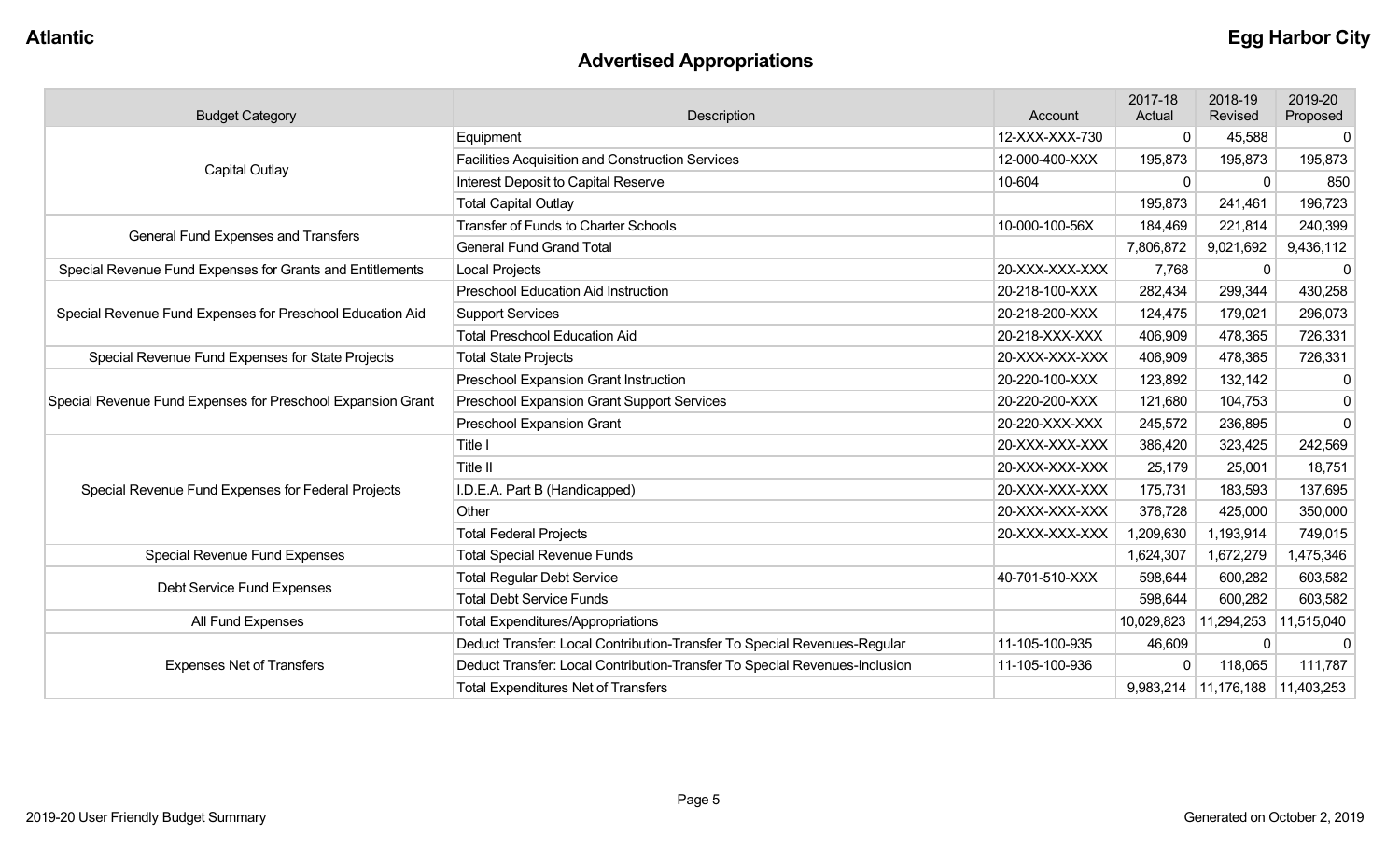# **Advertised Recapitulation of Balances**

| <b>Fund Balance Category</b>            | <b>Budget Category</b>                                           | Audited<br><b>Balance</b><br>06/30/2017 | Audited<br><b>Balance</b><br>06/30/2018 | Estimated<br><b>Balance</b><br>06/30/2019 | <b>Estimated</b><br><b>Balance</b><br>06/30/2020 |
|-----------------------------------------|------------------------------------------------------------------|-----------------------------------------|-----------------------------------------|-------------------------------------------|--------------------------------------------------|
|                                         | <b>Capital Reserve</b>                                           | 171,153                                 | 271,405                                 | 271,405                                   | 272,255                                          |
|                                         | <b>Adult Education Programs</b>                                  | 0                                       | $\Omega$                                |                                           |                                                  |
|                                         | Maintenance Reserve                                              | 31,482                                  | 31,482                                  |                                           |                                                  |
| Restricted for General Operating Budget | Legal Reserve                                                    | 906,399                                 | 1,096,251                               | 571,798                                   |                                                  |
|                                         | <b>Tuition Reserve</b>                                           | 0                                       | 0                                       |                                           |                                                  |
|                                         | <b>Current Expense Emergency Reserve</b>                         | $\mathbf{0}$                            | 0                                       |                                           |                                                  |
|                                         | Impact Aid Reserve for General Expenses (Sections 8002 and 8003) | 0                                       | 0                                       | $\Omega$                                  |                                                  |
|                                         | Impact Aid Reserve for Capital Expenses (Sections 8007 and 8008) | 0                                       | $\mathbf{0}$                            |                                           |                                                  |
| Restricted for Repayment of Debt        | Repayment of Debt                                                |                                         | 0                                       | 147,750                                   |                                                  |
|                                         | <b>General Operating Budget</b>                                  | 273,427                                 | 330,721                                 | 268,140                                   | 250,000                                          |
| Unrestricted                            | Repayment of Debt                                                | 5,865                                   | 37,766                                  | 32,443                                    |                                                  |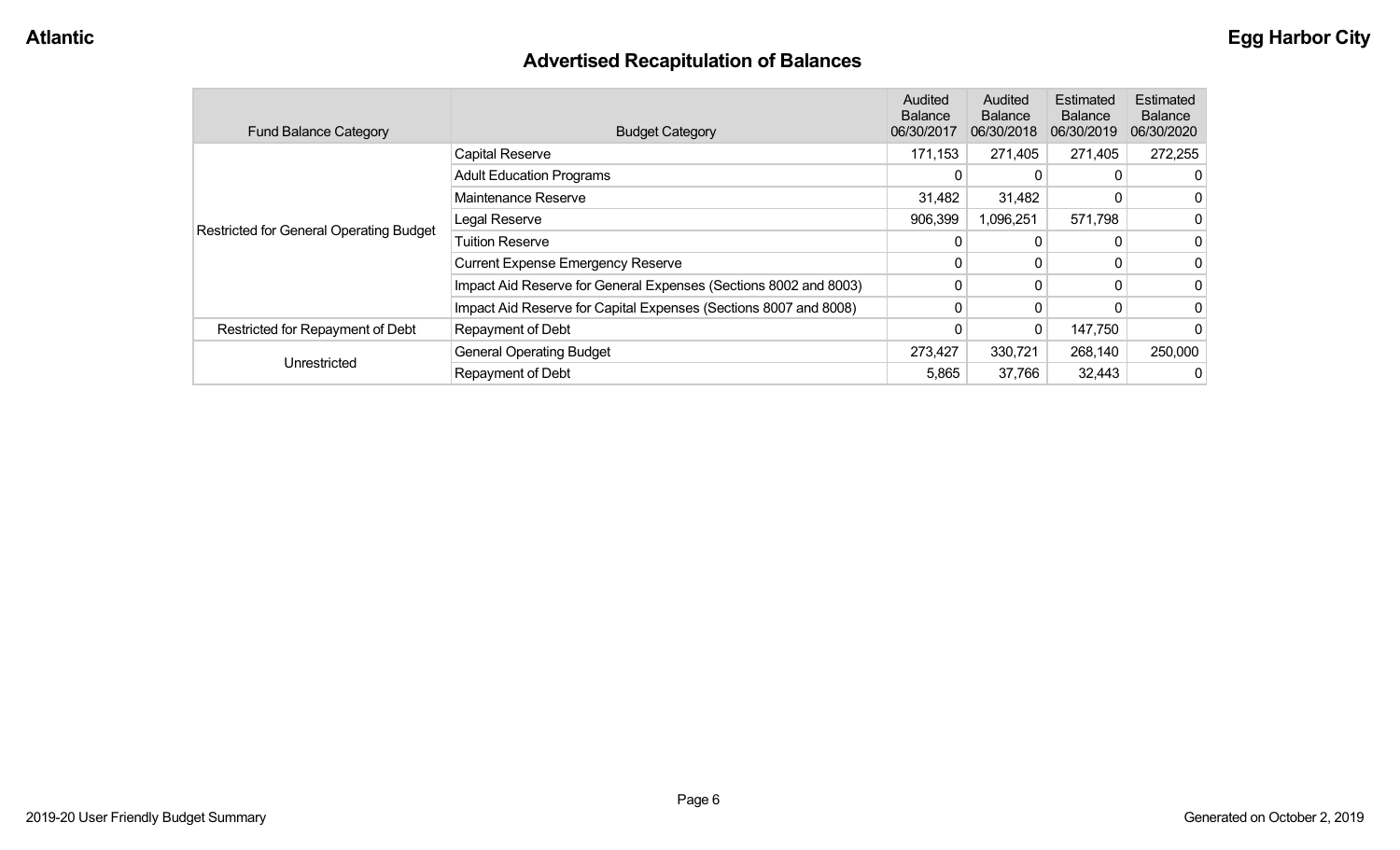#### **Advertised Per Pupil Cost Calculations**

| Per Pupil Cost Calculations                       | 2016-17<br><b>Actual Costs</b> | 2017-18<br><b>Actual Costs</b> | 2018-19<br><b>Original Budget</b> | 2018-19<br><b>Revised Budget</b> | 2019-20<br><b>Proposed Budget</b> |
|---------------------------------------------------|--------------------------------|--------------------------------|-----------------------------------|----------------------------------|-----------------------------------|
| <b>Total Budgetary Comparative Per Pupil Cost</b> | \$15,010                       | \$13,439                       | \$14,374                          | \$15,403                         | \$15,458                          |
| <b>Total Classroom Instruction</b>                | \$8,990                        | \$7,965                        | \$8,290                           | \$8,334                          | \$8,943                           |
| <b>Classroom-Salaries and Benefits</b>            | \$8,415                        | \$7,508                        | \$7,692                           | \$7,749                          | \$8,291                           |
| Classroom-General Supplies and Textbooks          | \$321                          | \$273                          | \$368                             | \$348                            | \$463                             |
| <b>Classroom-Purchased Services</b>               | \$254                          | \$185                          | \$230                             | \$237                            | \$190                             |
| <b>Total Support Services</b>                     | \$2,437                        | \$2,247                        | \$2,429                           | \$2,691                          | \$2,658                           |
| Support Services-Salaries and Benefits            | \$2,232                        | \$2,024                        | \$2,196                           | \$2,244                          | \$2,264                           |
| <b>Total Administrative Costs</b>                 | \$1,665                        | \$1,479                        | \$1,569                           | \$1,765                          | \$1,566                           |
| <b>Administration Salaries and Benefits</b>       | \$1,400                        | \$1,239                        | \$1,279                           | \$1,462                          | \$1,276                           |
| Total Operations and Maintenance of Plant         | \$1,795                        | \$1,626                        | \$1,924                           | \$2,446                          | \$2,123                           |
| Operations and Maintenance-Salaries and Benefits  | \$799                          | \$715                          | \$904                             | \$929                            | \$1,074                           |
| <b>Board Contribution to Food Services</b>        | \$0                            | \$0                            | \$0                               | \$0                              | \$0                               |
| <b>Total Extracurricular Costs</b>                | \$122                          | \$121                          | \$162                             | \$166                            | \$167                             |
| <b>Total Equipment Costs</b>                      | \$0                            | \$0                            | \$358                             | \$85                             | \$0                               |
| Legal Costs                                       | \$2                            | \$2                            | \$9                               | \$9                              | \$9                               |
| Employee Benefits as a percentage of salaries*    | 34.91%                         | 28.08%                         | 31.32%                            | 31.03%                           | 34.94%                            |

\*Does not include pension and social security paid by the State on-behalf of the district.

\*\*Federal and State funds in the blended resource school-based budgets.

The information presented in columns 1 through 3 as well as the related descriptions of the per pupil cost calculations are contained in the Taxpayers' Guide to Education Spending and can be found on the Department of Education's Internet website: http://www.state.nj.us/education/guide/. This publication is also available in the board office and public libraries. The same calculations were performed using the 2018-19 revised appropriations and the 2019-20 budgeted appropriations presented in this advertised budget. Total Budgetary Comparative Per Pupil Cost is defined as current expense exclusive of tuition expenditures, transportation, residential costs, and judgments against the school district. For all years it also includes the restricted entitlement aids. With the exception of Total Equipment Cost, each of the other per pupil cost calculations presented is a component of the total comparative per pupil cost, although all components are not shown.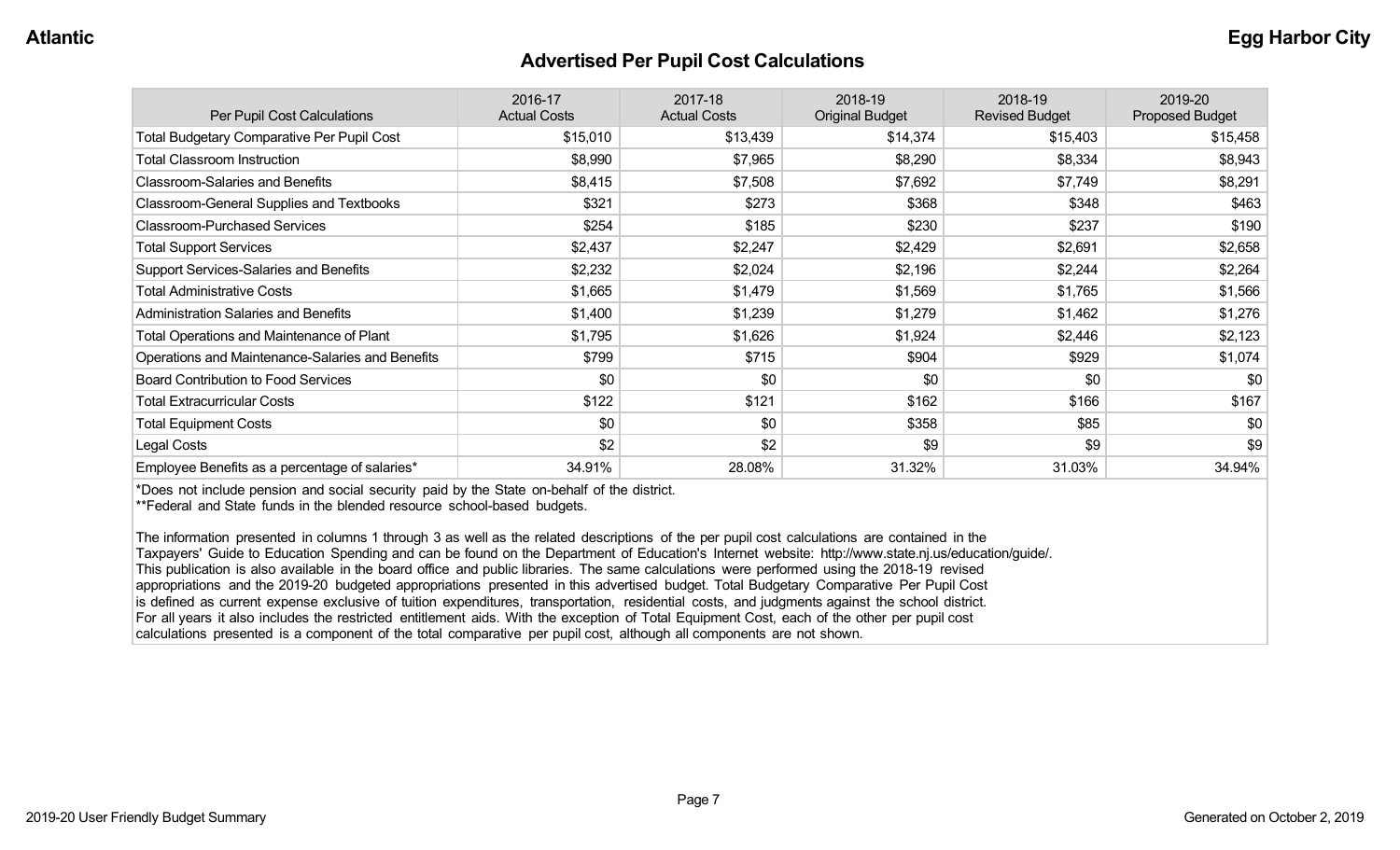#### **Shared Services**

| <b>Shared Service Category Type</b>     | <b>Shared Service Category Description</b>                    | Amount<br>Saved<br>(Optional) |
|-----------------------------------------|---------------------------------------------------------------|-------------------------------|
| Insurance Coverages and Benefits        | <b>ACCASBO Joint Insurance Fund</b>                           | 0                             |
| Municipal/Public Works                  | Trash Collection Shared with Egg Harbor City                  | 0                             |
|                                         | Alliance for Competitive Energy Services                      | 0                             |
| Purchasing                              | Alliance for Competetive Telecommunications                   | 0                             |
| Staffing - Other                        | Master Teacher for PreK shared with Hamilton Township Schools | 0                             |
| Transportation Services, including Fuel | Greater Egg Transportation Consortium                         | 0                             |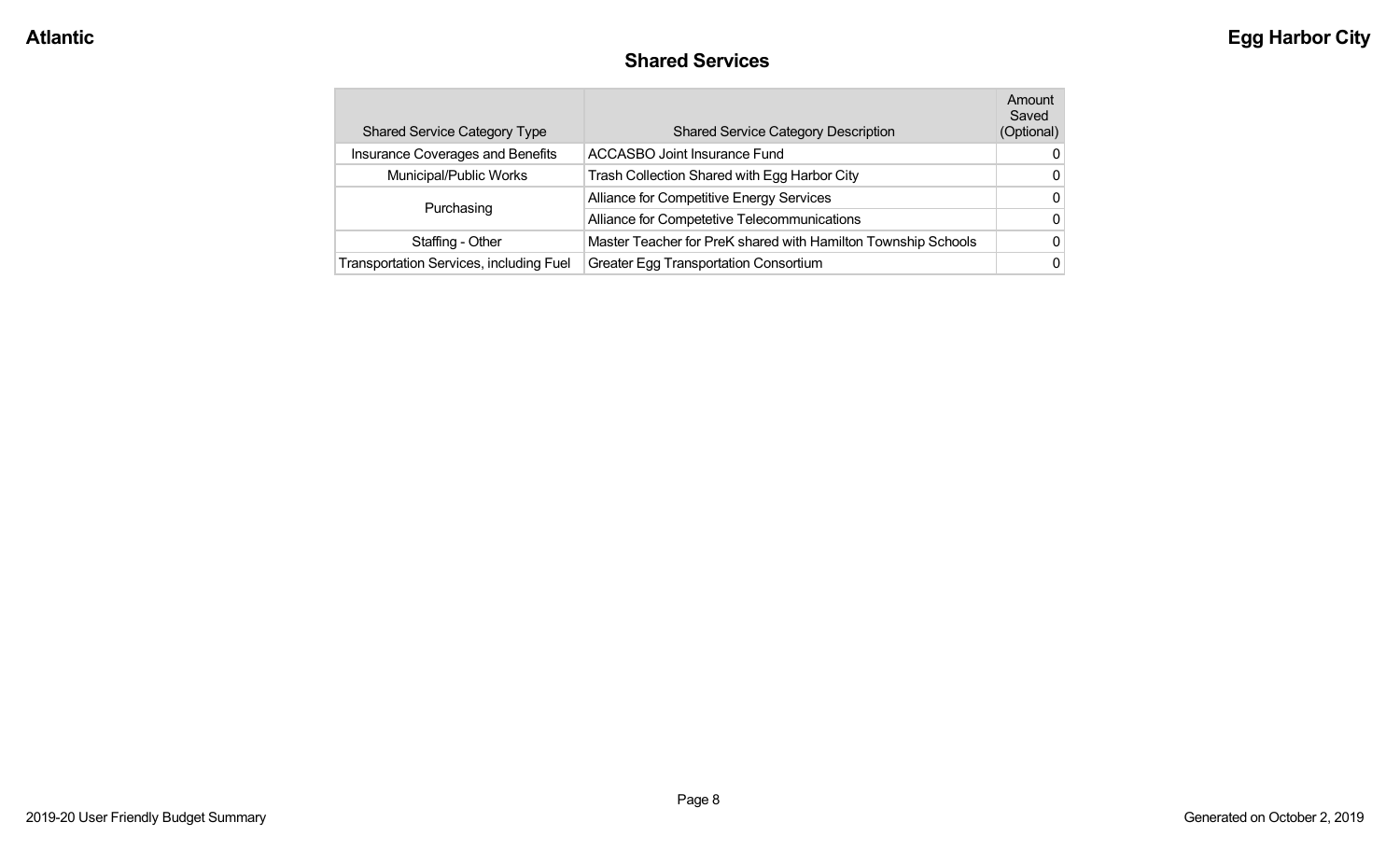#### **Estimated Tax Rates**

| Municipality    | Category                                                                                                           | Amount      |
|-----------------|--------------------------------------------------------------------------------------------------------------------|-------------|
|                 | (A) General Fund School Levy                                                                                       | 2,795,664   |
|                 | (D) Total School Levy                                                                                              | 3,268,423   |
|                 | (B) Estimated Net Taxable Valuation (as of 01/18/19)                                                               | 198,723,500 |
|                 | (H) Estimated Equalized Valuation (as of 10/01/18)                                                                 | 215,565,203 |
| Egg Harbor City | (C) Estimated 2019-20 General Fund School Tax Rate, Without Repayment of Debt or Adjustments=100x(A)/(B)           | 1.4068      |
|                 | (F) Estimated 2019-20 Total School Tax Rate, With Repayment of Debt and Adjustments=100x(D)/(B)                    | 1.6447      |
|                 | (I) Estimated 2019-20 Equalized General Fund School Tax Rate, Without Repayment of Debt or Adjustments=100x(A)/(H) | 1.2969      |
|                 | (L) Estimated 2019-20 Equalized Total School Tax Rate, With Repayment of Debt and Adjustments=100x(D)/(H)          | 1.5162      |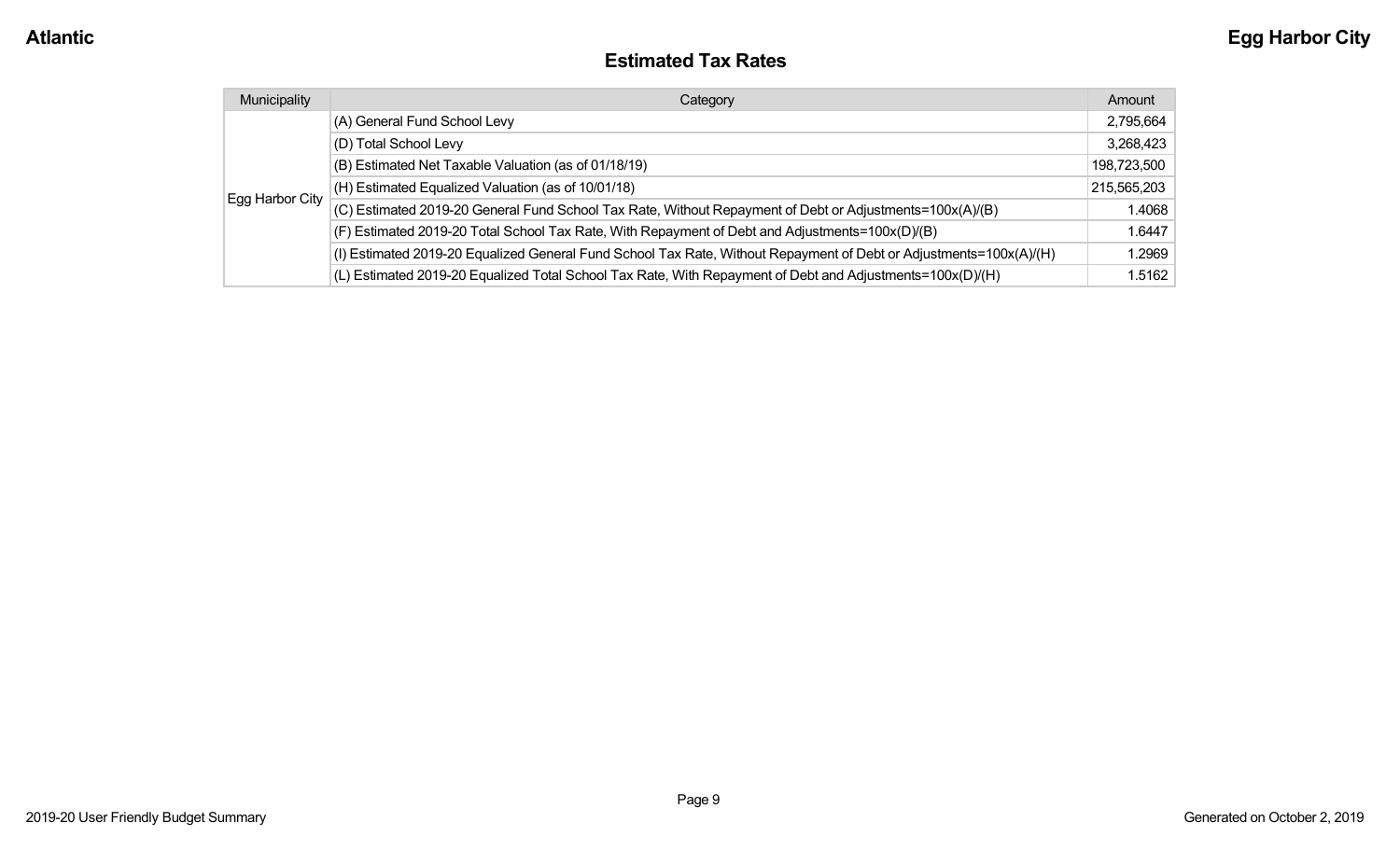| Name                   | Category                                                                                  | Measure                                    |
|------------------------|-------------------------------------------------------------------------------------------|--------------------------------------------|
|                        | <b>Job Title</b>                                                                          | Superintendent                             |
|                        | Job Title II                                                                              | None                                       |
|                        | <b>Base Annual Salary Amount</b>                                                          | \$135,000                                  |
|                        | Full-Time Equivalent (FTE)                                                                | 1.0                                        |
|                        | Shared with Another District?                                                             | N                                          |
|                        | <b>Shared County</b>                                                                      | None Reported                              |
|                        | <b>Shared District</b>                                                                    | None Reported                              |
|                        | <b>Job Title Other District</b>                                                           | None Reported                              |
|                        | Member of Collective Bargaining Unit (CBU)?                                               | N                                          |
|                        | <b>Beginning Date of Contract</b>                                                         | 07/01/17                                   |
|                        | <b>End Date of Contract</b>                                                               | 06/30/22                                   |
|                        | Contracted Number of Annual Work Days                                                     | 260                                        |
|                        | <b>Contracted Number of Annual Vacation Days</b>                                          | 20                                         |
|                        | Contracted Number of Annual Sick Days                                                     | 12                                         |
| <b>Adrienne Shulby</b> | Contracted Number of Annual Personal Days                                                 | 3                                          |
|                        | <b>Contracted Number of Annual Consulting Days</b>                                        | 0                                          |
|                        | Number of Other Contracted Non-Working Days                                               | $\Omega$                                   |
|                        | Description of Other Contracted Non-Working Days                                          | None Reported                              |
|                        | <b>Total Allowances Amount</b>                                                            | \$3,400                                    |
|                        | <b>Total Bonuses Amount</b>                                                               | \$0                                        |
|                        | <b>Total Stipends Amount</b>                                                              | \$0                                        |
|                        | District Contributions Above Teacher Contract for Insurance (Health, Dental, Life, Other) | \$0                                        |
|                        | District Contributions Above Teacher Contract for Retirement Plans                        | \$0                                        |
|                        | <b>Total Contractual Post-Employment Benefit Amount</b>                                   | \$15,000                                   |
|                        | Contractual Post-Employment Benefit Description of Payout of Sick days                    | 1/260th of final salary capped at \$15,000 |
|                        | Contractual Post-Employment Benefit Description of Payout of Vacation days                | None                                       |
|                        | Contractual Post-Employment Benefit Description of Payout of Personal days                | None                                       |
|                        | Contractual Post-Employment Benefit Description of Other Benefits 1                       | None Reported                              |
|                        | Contractual Post-Employment Benefit Description of Other Benefits 2                       | None Reported                              |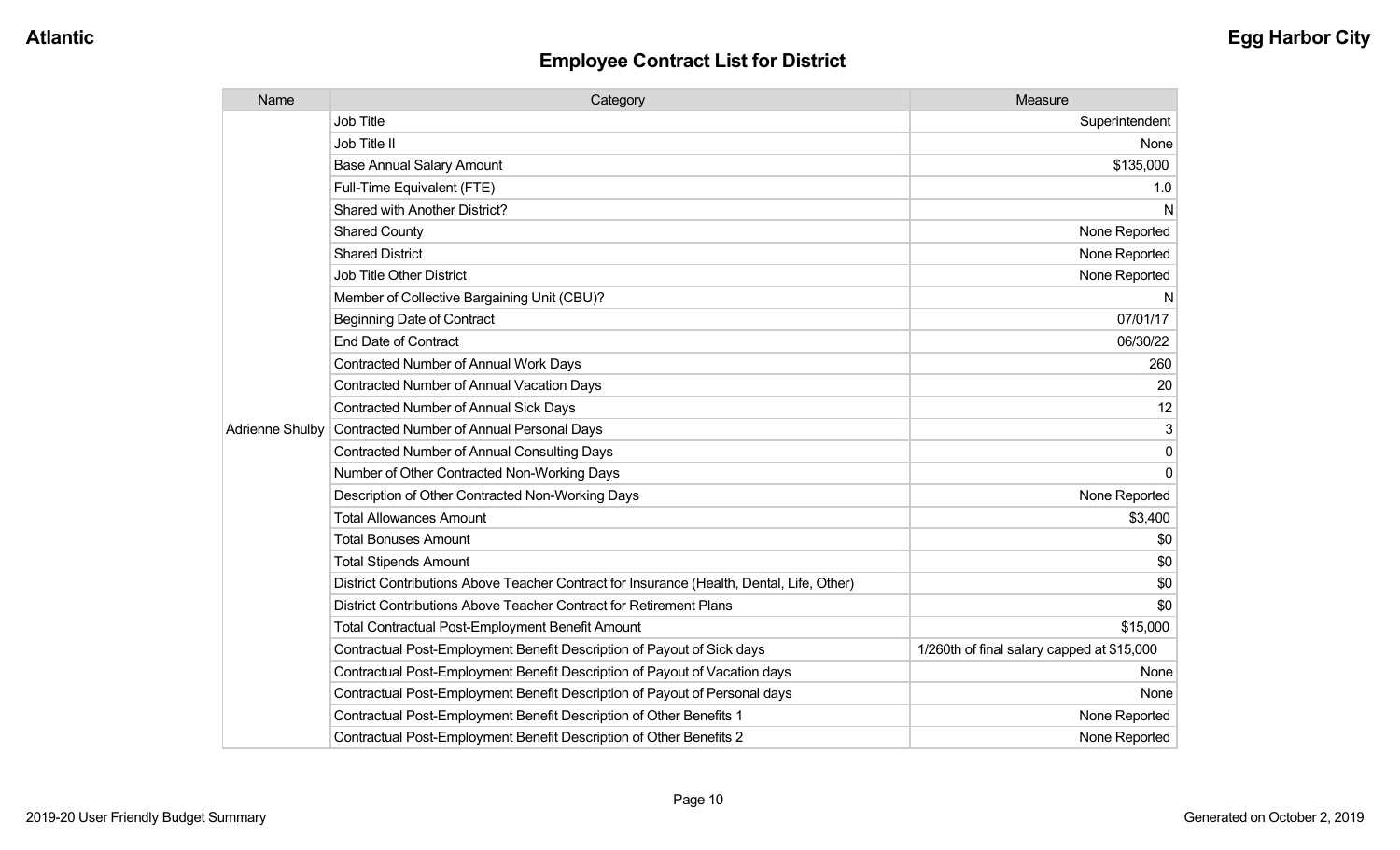| Name                   | Category                                                                                 | Measure                                 |
|------------------------|------------------------------------------------------------------------------------------|-----------------------------------------|
|                        | Contractual Post-Employment Benefit Description of Other Benefits 3                      | None Reported                           |
|                        | <b>Total Other/In-Kind Remuneration Amount</b>                                           | \$0                                     |
|                        | Description of Other/In-Kind Remuneration Annual Option to Buyback Sick Time in Cash     | None Reported                           |
|                        | Description of Other/In-Kind Remuneration Annual Option to Buyback Vacation Time in Cash | None Reported                           |
|                        | Description of Other/In-Kind Remuneration Annual Option to Buyback Personal Time in Cash | None Reported                           |
| <b>Adrienne Shulby</b> | Description of Other/In-Kind Remuneration Annual Option to Other Remuneration 1          | None Reported                           |
|                        | Description of Other/In-Kind Remuneration Annual Option to Other Remuneration 2          | None Reported                           |
|                        | Description of Other/In-Kind Remuneration Annual Option to Other Remuneration 3          | None Reported                           |
|                        | <b>Additional Comment 1</b>                                                              | None Reported                           |
|                        | <b>Additional Comment 2</b>                                                              | None Reported                           |
|                        | <b>Additional Comment 3</b>                                                              | None Reported                           |
|                        | Job Title                                                                                | Coordinator/Director/Manager/Supervisor |
|                        | Job Title II                                                                             | Supervisor of Special Pro               |
|                        | <b>Base Annual Salary Amount</b>                                                         | \$112,910                               |
|                        | Full-Time Equivalent (FTE)                                                               | 1.0                                     |
|                        | Shared with Another District?                                                            | N                                       |
|                        | <b>Shared County</b>                                                                     | None Reported                           |
|                        | <b>Shared District</b>                                                                   | None Reported                           |
|                        | Job Title Other District                                                                 | None Reported                           |
| <b>Gina Forester</b>   | Member of Collective Bargaining Unit (CBU)?                                              |                                         |
|                        | <b>Beginning Date of Contract</b>                                                        | 07/01/18                                |
|                        | <b>End Date of Contract</b>                                                              | 06/30/19                                |
|                        | Contracted Number of Annual Work Days                                                    | 260                                     |
|                        | <b>Contracted Number of Annual Vacation Days</b>                                         | 20                                      |
|                        | <b>Contracted Number of Annual Sick Days</b>                                             | 12                                      |
|                        | Contracted Number of Annual Personal Days                                                | 3                                       |
|                        | <b>Contracted Number of Annual Consulting Days</b>                                       | $\pmb{0}$                               |
|                        | Number of Other Contracted Non-Working Days                                              | $\Omega$                                |
|                        | Description of Other Contracted Non-Working Days                                         | None Reported                           |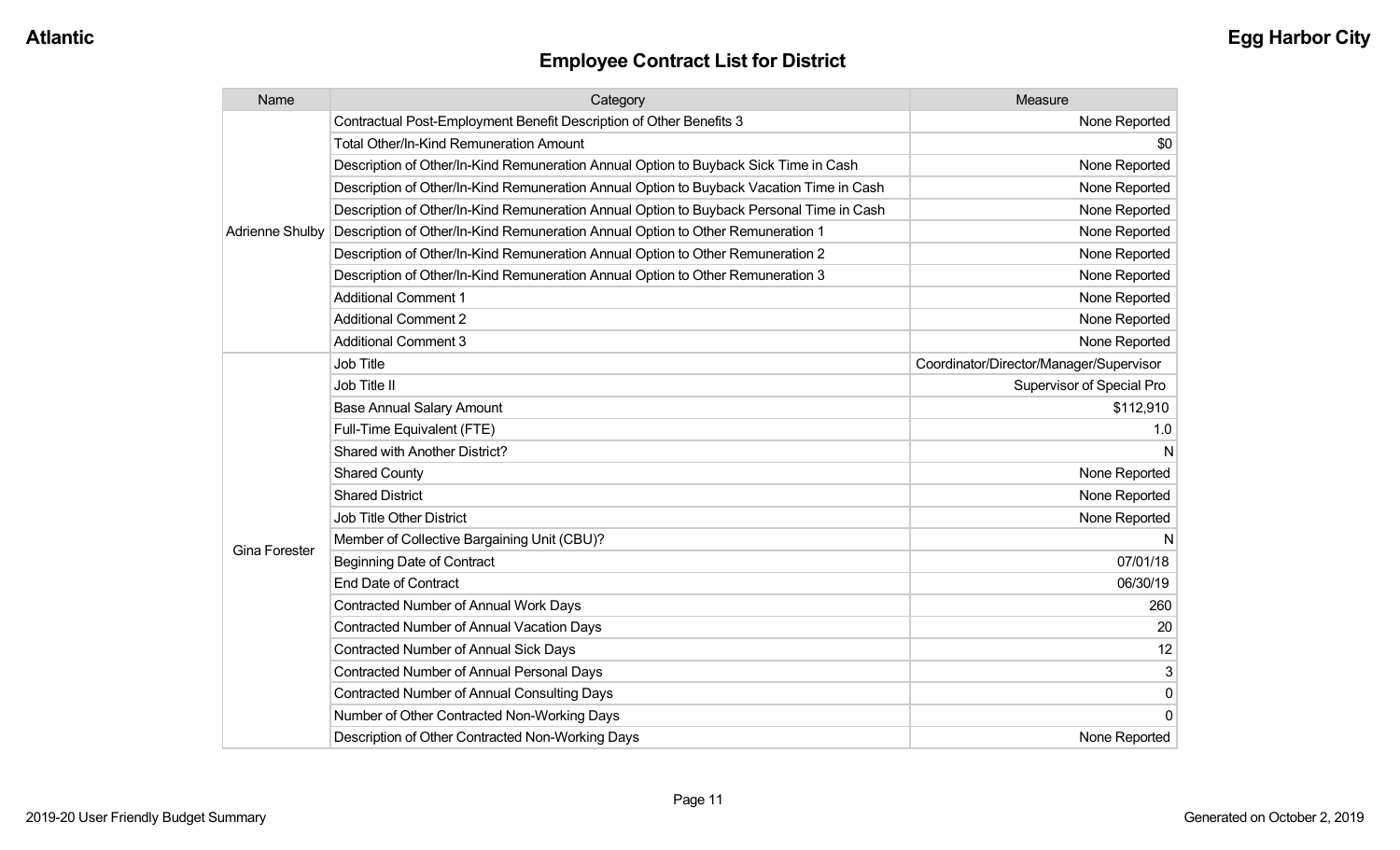| Name                 | Category                                                                                  | Measure                                 |
|----------------------|-------------------------------------------------------------------------------------------|-----------------------------------------|
|                      | <b>Total Allowances Amount</b>                                                            | \$1,640                                 |
|                      | <b>Total Bonuses Amount</b>                                                               | \$0                                     |
|                      | <b>Total Stipends Amount</b>                                                              | \$0                                     |
|                      | District Contributions Above Teacher Contract for Insurance (Health, Dental, Life, Other) | \$0                                     |
|                      | District Contributions Above Teacher Contract for Retirement Plans                        | \$0                                     |
|                      | <b>Total Contractual Post-Employment Benefit Amount</b>                                   | \$10,000                                |
|                      | Contractual Post-Employment Benefit Description of Payout of Sick days                    | 1/260th of final pay capped at \$10,000 |
|                      | Contractual Post-Employment Benefit Description of Payout of Vacation days                | None                                    |
|                      | Contractual Post-Employment Benefit Description of Payout of Personal days                | None                                    |
|                      | Contractual Post-Employment Benefit Description of Other Benefits 1                       | None Reported                           |
|                      | Contractual Post-Employment Benefit Description of Other Benefits 2                       | None Reported                           |
| <b>Gina Forester</b> | Contractual Post-Employment Benefit Description of Other Benefits 3                       | None Reported                           |
|                      | Total Other/In-Kind Remuneration Amount                                                   | \$0                                     |
|                      | Description of Other/In-Kind Remuneration Annual Option to Buyback Sick Time in Cash      | None Reported                           |
|                      | Description of Other/In-Kind Remuneration Annual Option to Buyback Vacation Time in Cash  | None Reported                           |
|                      | Description of Other/In-Kind Remuneration Annual Option to Buyback Personal Time in Cash  | None Reported                           |
|                      | Description of Other/In-Kind Remuneration Annual Option to Other Remuneration 1           | None Reported                           |
|                      | Description of Other/In-Kind Remuneration Annual Option to Other Remuneration 2           | None Reported                           |
|                      | Description of Other/In-Kind Remuneration Annual Option to Other Remuneration 3           | None Reported                           |
|                      | <b>Additional Comment 1</b>                                                               | None Reported                           |
|                      | <b>Additional Comment 2</b>                                                               | None Reported                           |
|                      | <b>Additional Comment 3</b>                                                               | None Reported                           |
| Jack Griffith        | Job Title                                                                                 | Principal                               |
|                      | Job Title II                                                                              | None                                    |
|                      | <b>Base Annual Salary Amount</b>                                                          | \$123,767                               |
|                      | Full-Time Equivalent (FTE)                                                                | 1.0                                     |
|                      | Shared with Another District?                                                             | N                                       |
|                      | <b>Shared County</b>                                                                      | None Reported                           |
|                      | <b>Shared District</b>                                                                    | None Reported                           |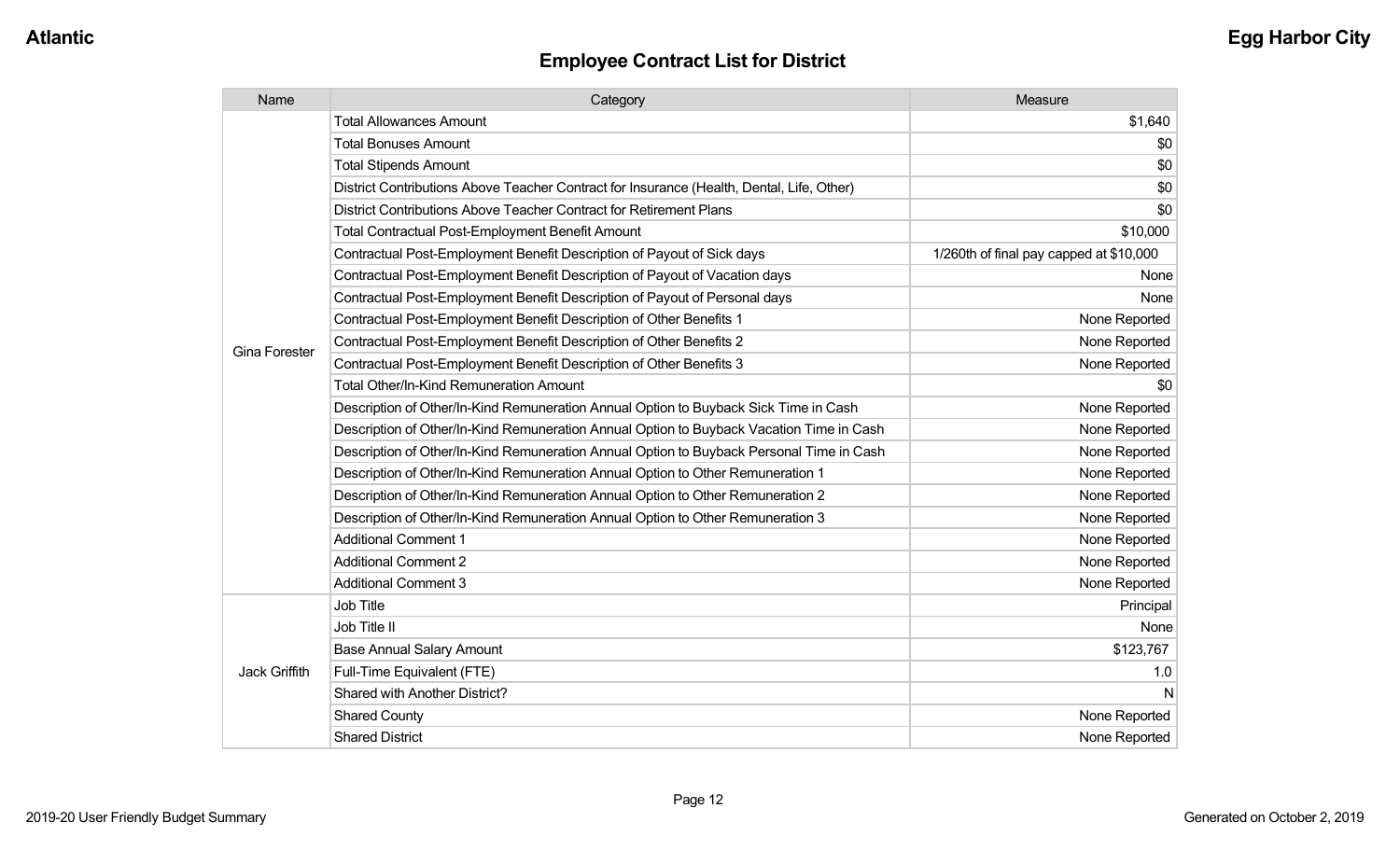| Name                 | Category                                                                                  | Measure                                 |
|----------------------|-------------------------------------------------------------------------------------------|-----------------------------------------|
|                      | <b>Job Title Other District</b>                                                           | None Reported                           |
|                      | Member of Collective Bargaining Unit (CBU)?                                               | N                                       |
|                      | <b>Beginning Date of Contract</b>                                                         | 07/01/18                                |
|                      | <b>End Date of Contract</b>                                                               | 06/30/19                                |
|                      | Contracted Number of Annual Work Days                                                     | 260                                     |
|                      | <b>Contracted Number of Annual Vacation Days</b>                                          | 20                                      |
|                      | Contracted Number of Annual Sick Days                                                     | 12                                      |
|                      | Contracted Number of Annual Personal Days                                                 | 3                                       |
|                      | <b>Contracted Number of Annual Consulting Days</b>                                        | $\pmb{0}$                               |
|                      | Number of Other Contracted Non-Working Days                                               | $\mathbf 0$                             |
|                      | Description of Other Contracted Non-Working Days                                          | None Reported                           |
|                      | <b>Total Allowances Amount</b>                                                            | \$2,140                                 |
|                      | <b>Total Bonuses Amount</b>                                                               | \$0                                     |
|                      | <b>Total Stipends Amount</b>                                                              | \$0                                     |
| <b>Jack Griffith</b> | District Contributions Above Teacher Contract for Insurance (Health, Dental, Life, Other) | \$0                                     |
|                      | District Contributions Above Teacher Contract for Retirement Plans                        | \$0                                     |
|                      | Total Contractual Post-Employment Benefit Amount                                          | \$10,000                                |
|                      | Contractual Post-Employment Benefit Description of Payout of Sick days                    | 1/260th of final pay capped at \$10,000 |
|                      | Contractual Post-Employment Benefit Description of Payout of Vacation days                | None                                    |
|                      | Contractual Post-Employment Benefit Description of Payout of Personal days                | None                                    |
|                      | Contractual Post-Employment Benefit Description of Other Benefits 1                       | None Reported                           |
|                      | Contractual Post-Employment Benefit Description of Other Benefits 2                       | None Reported                           |
|                      | Contractual Post-Employment Benefit Description of Other Benefits 3                       | None Reported                           |
|                      | Total Other/In-Kind Remuneration Amount                                                   | \$0                                     |
|                      | Description of Other/In-Kind Remuneration Annual Option to Buyback Sick Time in Cash      | None Reported                           |
|                      | Description of Other/In-Kind Remuneration Annual Option to Buyback Vacation Time in Cash  | None Reported                           |
|                      | Description of Other/In-Kind Remuneration Annual Option to Buyback Personal Time in Cash  | None Reported                           |
|                      | Description of Other/In-Kind Remuneration Annual Option to Other Remuneration 1           | None Reported                           |
|                      | Description of Other/In-Kind Remuneration Annual Option to Other Remuneration 2           | None Reported                           |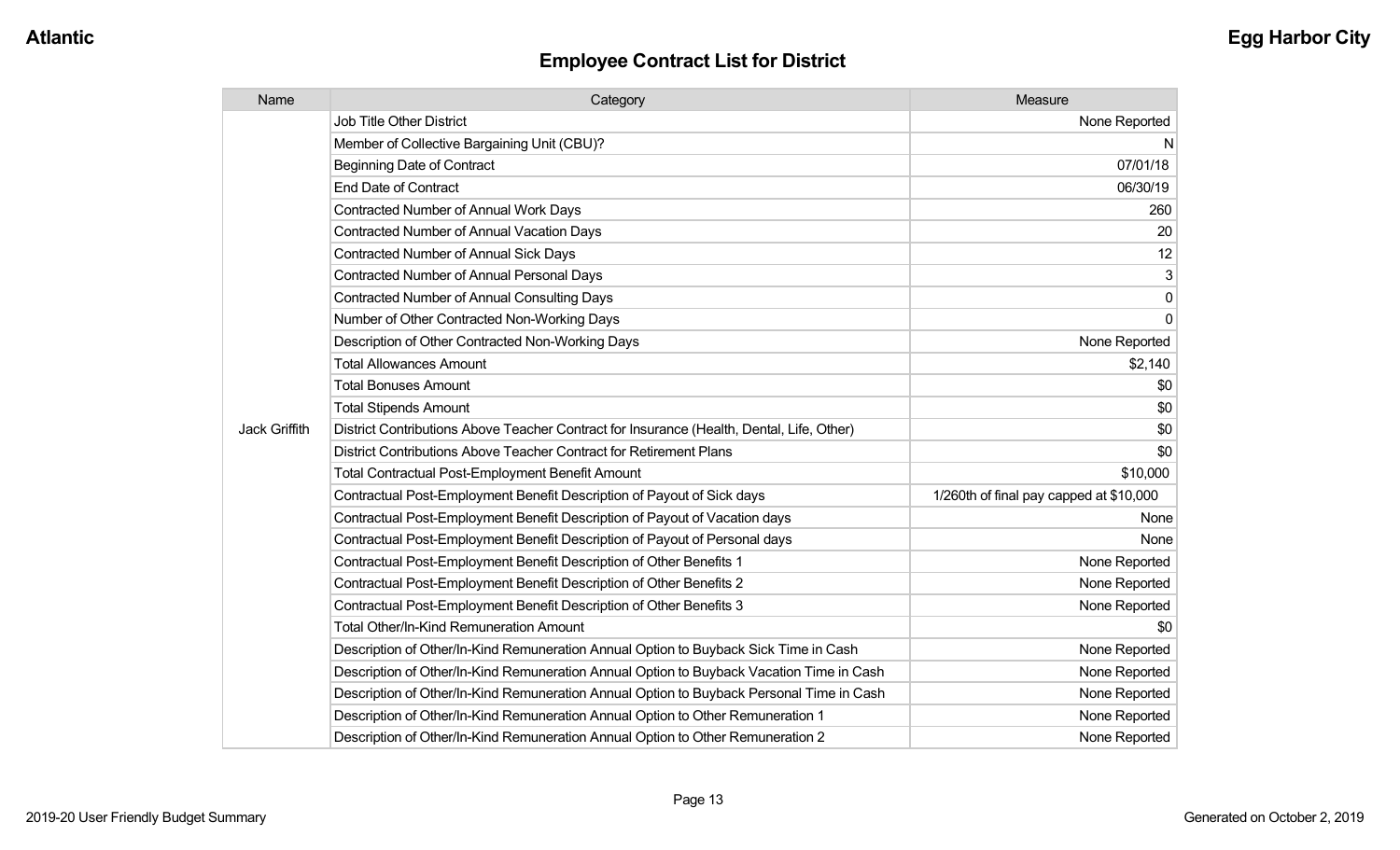| Name                 | Category                                                                                  | Measure                                     |
|----------------------|-------------------------------------------------------------------------------------------|---------------------------------------------|
| <b>Jack Griffith</b> | Description of Other/In-Kind Remuneration Annual Option to Other Remuneration 3           | None Reported                               |
|                      | <b>Additional Comment 1</b>                                                               | None Reported                               |
|                      | <b>Additional Comment 2</b>                                                               | None Reported                               |
|                      | <b>Additional Comment 3</b>                                                               | None Reported                               |
|                      | Job Title                                                                                 | <b>Business Administrator</b>               |
|                      | Job Title II                                                                              | None                                        |
|                      | <b>Base Annual Salary Amount</b>                                                          | \$106,716                                   |
|                      | Full-Time Equivalent (FTE)                                                                | 1.0                                         |
|                      | Shared with Another District?                                                             | N                                           |
|                      | <b>Shared County</b>                                                                      | None Reported                               |
|                      | <b>Shared District</b>                                                                    | None Reported                               |
|                      | <b>Job Title Other District</b>                                                           | None Reported                               |
|                      | Member of Collective Bargaining Unit (CBU)?                                               | N                                           |
|                      | <b>Beginning Date of Contract</b>                                                         | 07/01/18                                    |
|                      | <b>End Date of Contract</b>                                                               | 06/30/19                                    |
|                      | Contracted Number of Annual Work Days                                                     | 260                                         |
| Joseph Smurlo        | <b>Contracted Number of Annual Vacation Days</b>                                          | 20                                          |
|                      | <b>Contracted Number of Annual Sick Days</b>                                              | 12                                          |
|                      | <b>Contracted Number of Annual Personal Days</b>                                          |                                             |
|                      | <b>Contracted Number of Annual Consulting Days</b>                                        | $\Omega$                                    |
|                      | Number of Other Contracted Non-Working Days                                               | $\Omega$                                    |
|                      | Description of Other Contracted Non-Working Days                                          | None Reported                               |
|                      | <b>Total Allowances Amount</b>                                                            | \$1,840                                     |
|                      | <b>Total Bonuses Amount</b>                                                               | \$0                                         |
|                      | <b>Total Stipends Amount</b>                                                              | \$0                                         |
|                      | District Contributions Above Teacher Contract for Insurance (Health, Dental, Life, Other) | \$0                                         |
|                      | District Contributions Above Teacher Contract for Retirement Plans                        | \$0                                         |
|                      | <b>Total Contractual Post-Employment Benefit Amount</b>                                   | \$15,000                                    |
|                      | Contractual Post-Employment Benefit Description of Payout of Sick days                    | 1/260th of final salary capped at \$15,000. |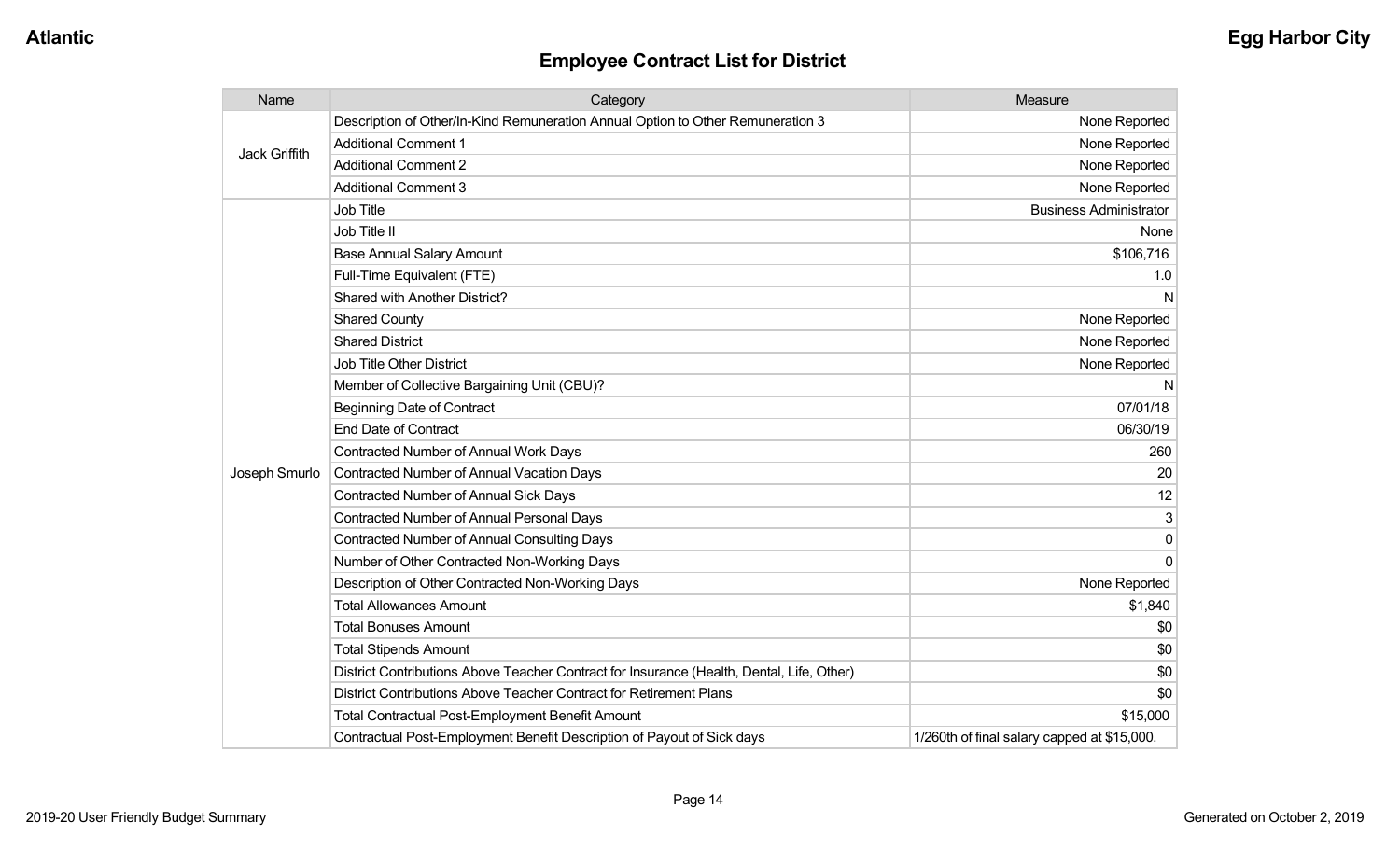| Name              | Category                                                                                 | Measure                 |
|-------------------|------------------------------------------------------------------------------------------|-------------------------|
|                   | Contractual Post-Employment Benefit Description of Payout of Vacation days               | None                    |
|                   | Contractual Post-Employment Benefit Description of Payout of Personal days               | None                    |
|                   | Contractual Post-Employment Benefit Description of Other Benefits 1                      | None Reported           |
|                   | Contractual Post-Employment Benefit Description of Other Benefits 2                      | None Reported           |
|                   | Contractual Post-Employment Benefit Description of Other Benefits 3                      | None Reported           |
|                   | <b>Total Other/In-Kind Remuneration Amount</b>                                           | \$0                     |
|                   | Description of Other/In-Kind Remuneration Annual Option to Buyback Sick Time in Cash     | None Reported           |
| Joseph Smurlo     | Description of Other/In-Kind Remuneration Annual Option to Buyback Vacation Time in Cash | None Reported           |
|                   | Description of Other/In-Kind Remuneration Annual Option to Buyback Personal Time in Cash | None Reported           |
|                   | Description of Other/In-Kind Remuneration Annual Option to Other Remuneration 1          | None Reported           |
|                   | Description of Other/In-Kind Remuneration Annual Option to Other Remuneration 2          | None Reported           |
|                   | Description of Other/In-Kind Remuneration Annual Option to Other Remuneration 3          | None Reported           |
|                   | <b>Additional Comment 1</b>                                                              | None Reported           |
|                   | <b>Additional Comment 2</b>                                                              | None Reported           |
|                   | <b>Additional Comment 3</b>                                                              | None Reported           |
|                   | Job Title                                                                                | Information Technology  |
|                   | Job Title II                                                                             | <b>Tech Coordinator</b> |
|                   | <b>Base Annual Salary Amount</b>                                                         | \$76,659                |
|                   | Full-Time Equivalent (FTE)                                                               | 1.0                     |
|                   | Shared with Another District?                                                            | N                       |
|                   | <b>Shared County</b>                                                                     | None Reported           |
|                   | <b>Shared District</b>                                                                   | None Reported           |
| <b>Matt Gross</b> | Job Title Other District                                                                 | None Reported           |
|                   | Member of Collective Bargaining Unit (CBU)?                                              | N                       |
|                   | <b>Beginning Date of Contract</b>                                                        | 07/01/18                |
|                   | <b>End Date of Contract</b>                                                              | 06/30/19                |
|                   | Contracted Number of Annual Work Days                                                    | 260                     |
|                   | Contracted Number of Annual Vacation Days                                                | 20                      |
|                   | <b>Contracted Number of Annual Sick Days</b>                                             | 12                      |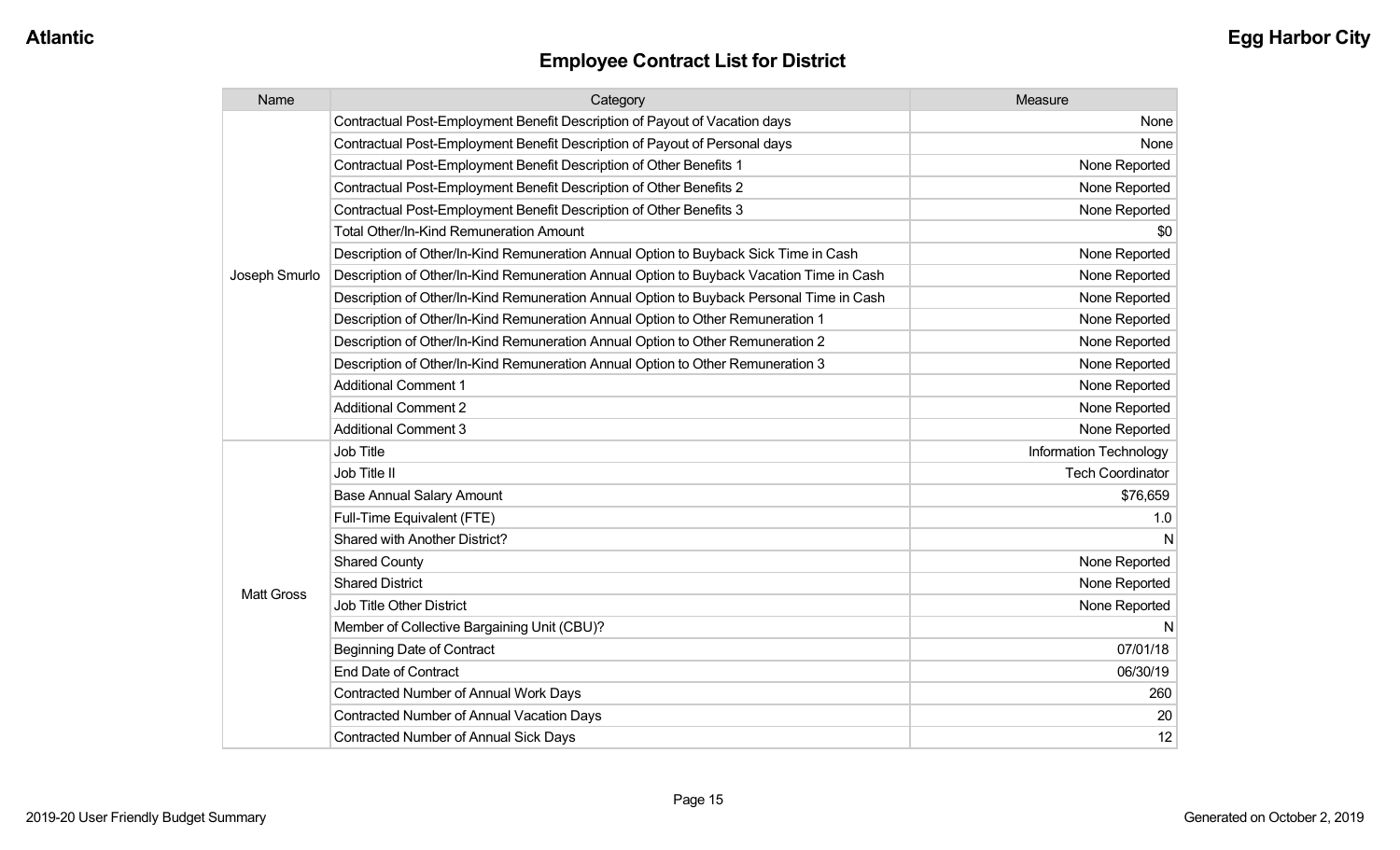| Name              | Category                                                                                  | Measure                                |
|-------------------|-------------------------------------------------------------------------------------------|----------------------------------------|
|                   | <b>Contracted Number of Annual Personal Days</b>                                          | 3                                      |
|                   | <b>Contracted Number of Annual Consulting Days</b>                                        | $\pmb{0}$                              |
|                   | Number of Other Contracted Non-Working Days                                               | $\mathbf 0$                            |
|                   | Description of Other Contracted Non-Working Days                                          | None Reported                          |
|                   | <b>Total Allowances Amount</b>                                                            | \$400                                  |
|                   | <b>Total Bonuses Amount</b>                                                               | \$0                                    |
|                   | <b>Total Stipends Amount</b>                                                              | \$0                                    |
|                   | District Contributions Above Teacher Contract for Insurance (Health, Dental, Life, Other) | \$0                                    |
|                   | District Contributions Above Teacher Contract for Retirement Plans                        | \$0                                    |
|                   | <b>Total Contractual Post-Employment Benefit Amount</b>                                   | \$10,000                               |
|                   | Contractual Post-Employment Benefit Description of Payout of Sick days                    | In accordance with teachers' contract. |
|                   | Contractual Post-Employment Benefit Description of Payout of Vacation days                | None                                   |
| <b>Matt Gross</b> | Contractual Post-Employment Benefit Description of Payout of Personal days                | None                                   |
|                   | Contractual Post-Employment Benefit Description of Other Benefits 1                       | None Reported                          |
|                   | Contractual Post-Employment Benefit Description of Other Benefits 2                       | None Reported                          |
|                   | Contractual Post-Employment Benefit Description of Other Benefits 3                       | None Reported                          |
|                   | <b>Total Other/In-Kind Remuneration Amount</b>                                            | \$0                                    |
|                   | Description of Other/In-Kind Remuneration Annual Option to Buyback Sick Time in Cash      | None Reported                          |
|                   | Description of Other/In-Kind Remuneration Annual Option to Buyback Vacation Time in Cash  | None Reported                          |
|                   | Description of Other/In-Kind Remuneration Annual Option to Buyback Personal Time in Cash  | None Reported                          |
|                   | Description of Other/In-Kind Remuneration Annual Option to Other Remuneration 1           | None Reported                          |
|                   | Description of Other/In-Kind Remuneration Annual Option to Other Remuneration 2           | None Reported                          |
|                   | Description of Other/In-Kind Remuneration Annual Option to Other Remuneration 3           | None Reported                          |
|                   | <b>Additional Comment 1</b>                                                               | None Reported                          |
|                   | <b>Additional Comment 2</b>                                                               | None Reported                          |
|                   | <b>Additional Comment 3</b>                                                               | None Reported                          |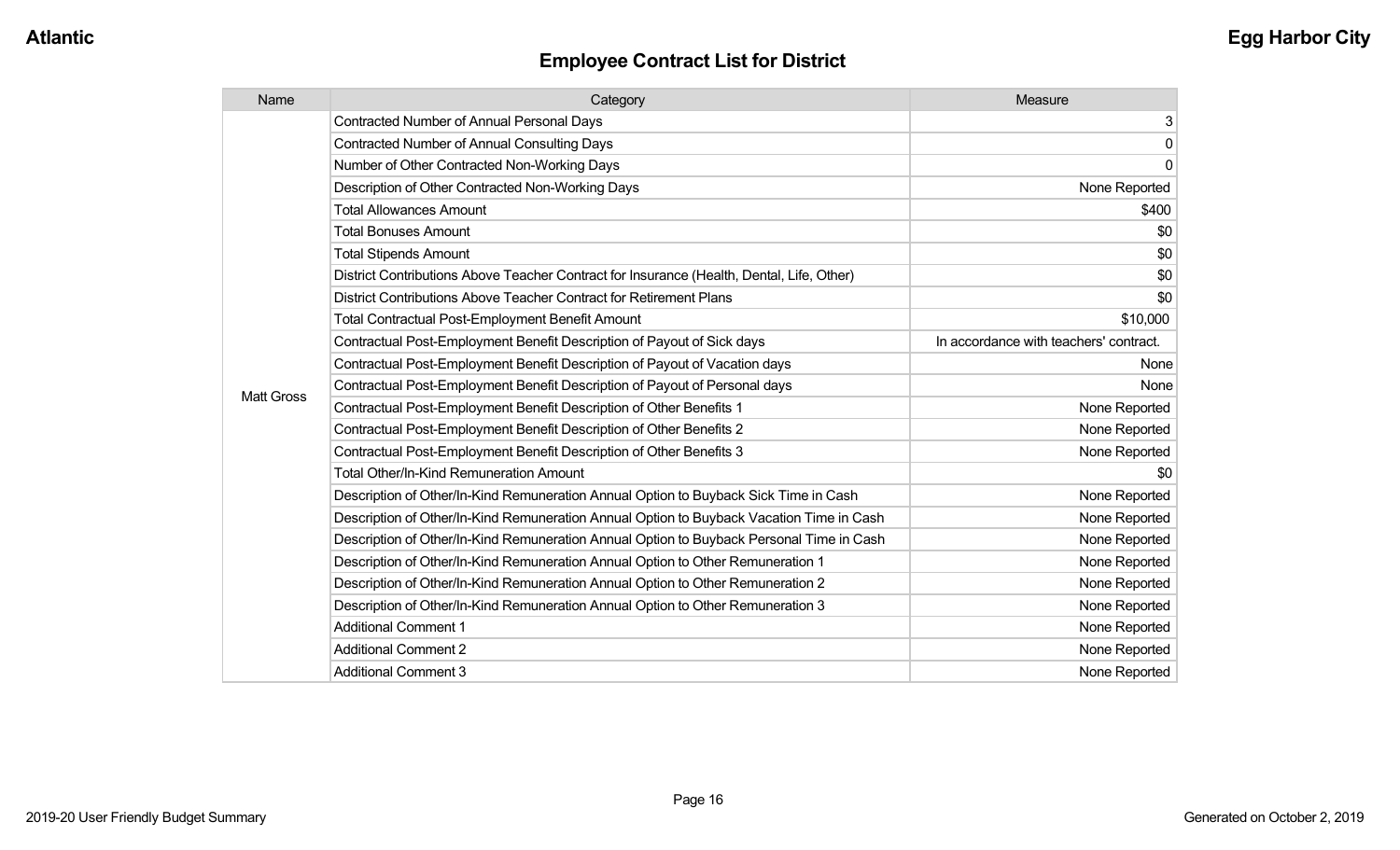| Name                 | Category                                                                                  | Measure                                 |
|----------------------|-------------------------------------------------------------------------------------------|-----------------------------------------|
|                      | Job Title                                                                                 | Coordinator/Director/Manager/Supervisor |
|                      | Job Title II                                                                              | <b>Buildings and Grounds Sup</b>        |
|                      | <b>Base Annual Salary Amount</b>                                                          | \$78,735                                |
|                      | Full-Time Equivalent (FTE)                                                                | 1.0                                     |
|                      | Shared with Another District?                                                             | N                                       |
|                      | <b>Shared County</b>                                                                      | None Reported                           |
|                      | <b>Shared District</b>                                                                    | None Reported                           |
|                      | <b>Job Title Other District</b>                                                           | None Reported                           |
|                      | Member of Collective Bargaining Unit (CBU)?                                               | N                                       |
|                      | <b>Beginning Date of Contract</b>                                                         | 07/01/18                                |
|                      | <b>End Date of Contract</b>                                                               | 06/30/19                                |
|                      | <b>Contracted Number of Annual Work Days</b>                                              | 260                                     |
|                      | <b>Contracted Number of Annual Vacation Days</b>                                          | 20                                      |
|                      | <b>Contracted Number of Annual Sick Days</b>                                              | 12                                      |
| <b>Scott Wheeler</b> | Contracted Number of Annual Personal Days                                                 | 3                                       |
|                      | <b>Contracted Number of Annual Consulting Days</b>                                        | $\mathbf{0}$                            |
|                      | Number of Other Contracted Non-Working Days                                               | $\Omega$                                |
|                      | Description of Other Contracted Non-Working Days                                          | None Reported                           |
|                      | <b>Total Allowances Amount</b>                                                            | \$600                                   |
|                      | <b>Total Bonuses Amount</b>                                                               | \$0                                     |
|                      | <b>Total Stipends Amount</b>                                                              | \$0                                     |
|                      | District Contributions Above Teacher Contract for Insurance (Health, Dental, Life, Other) | \$0                                     |
|                      | District Contributions Above Teacher Contract for Retirement Plans                        | \$0                                     |
|                      | Total Contractual Post-Employment Benefit Amount                                          | \$10,000                                |
|                      | Contractual Post-Employment Benefit Description of Payout of Sick days                    | In accordance with teachers' contract.  |
|                      | Contractual Post-Employment Benefit Description of Payout of Vacation days                | None                                    |
|                      | Contractual Post-Employment Benefit Description of Payout of Personal days                | None                                    |
|                      | Contractual Post-Employment Benefit Description of Other Benefits 1                       | None Reported                           |
|                      | Contractual Post-Employment Benefit Description of Other Benefits 2                       | None Reported                           |